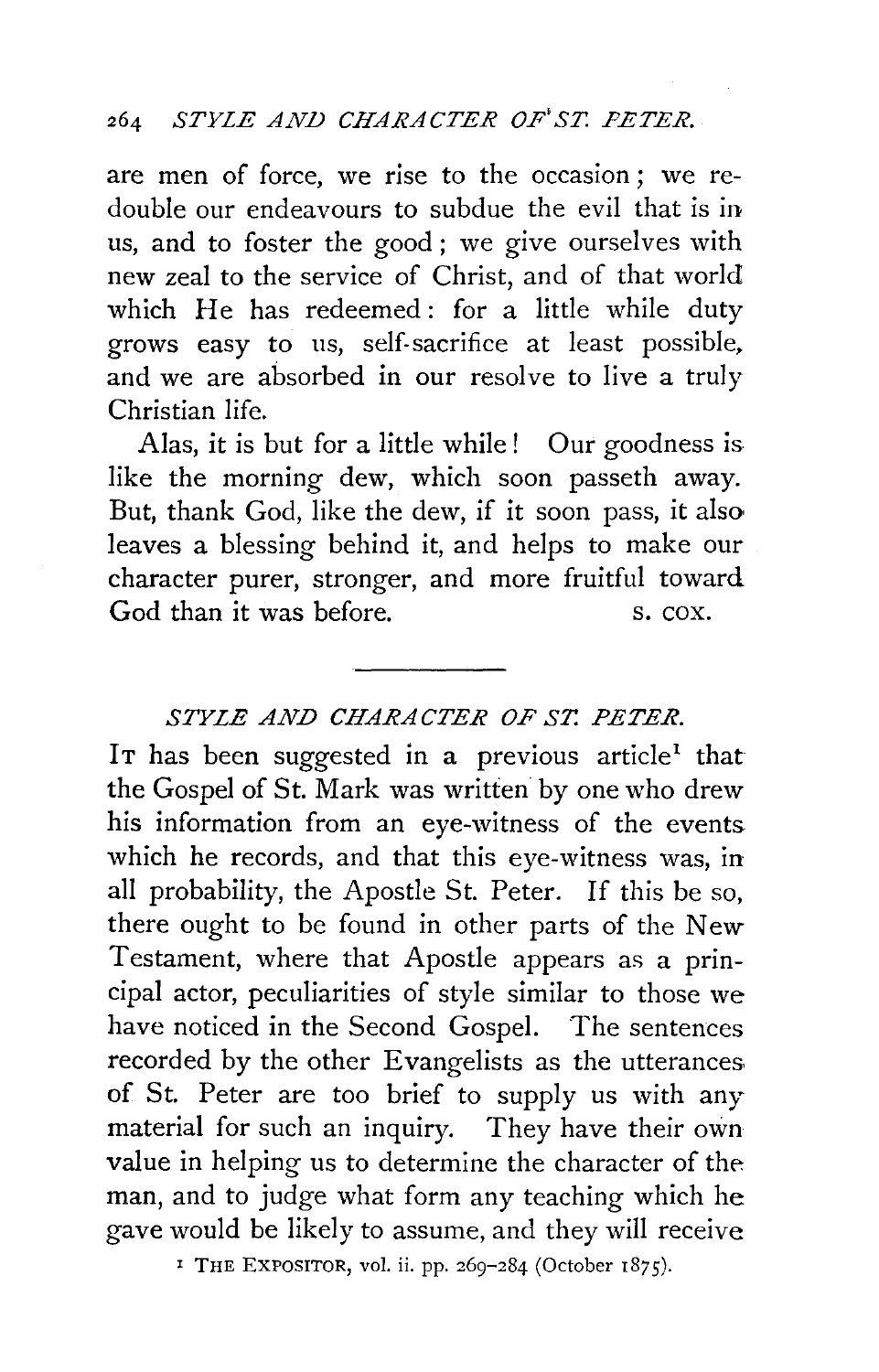notice hereafter. But in the Acts of the Apostles some incidents are recorded in which St. Peter was the principal, in some the sole, apostolic actor, and the narrative of which must, certainly in most of the rases, have been derived, in the first instance, from the Apostle's own lips. Here, then, we have an exact reproduction of the circumstances under which it is suggested that St. Mark wrote. Are the same characteristics of style to be found in these narratives as have been noticed in the Gospel?

Let us look first at the account (Acts iii.) of the cure of the lame man at the Beautiful Gate of the Temple. It is true that St. John was the companion of St. Peter on this occasion, and that the narrative might have been derived from him ; but the beloved Disciple plays a part so subordinate in the scene, and is so little noticed by the historian, that we feel no doubt it is to St. Peter's more prompt tongue we are indebted for the form which the record assumes. And in the first sentence of it we find a note of the time of the miracle, exactly in accordance with the practice in St. Mark : " Peter and John went up together into the temple *at the hour of prayer*, being the ninth *hour."* In the next verse the expression, "he was carried," is quite in the pictorial style of the Gospel (and even more graphic than the English is the Greek *εβαστάζετο*), making a scene in a single word, and is succeeded by a most animated description: "Whom they laid daily at the gate of the temple which is called Beautiful, to ask alms of them that entered into the temple; who seeing Peter and John about to go into the temple asked an alms." Who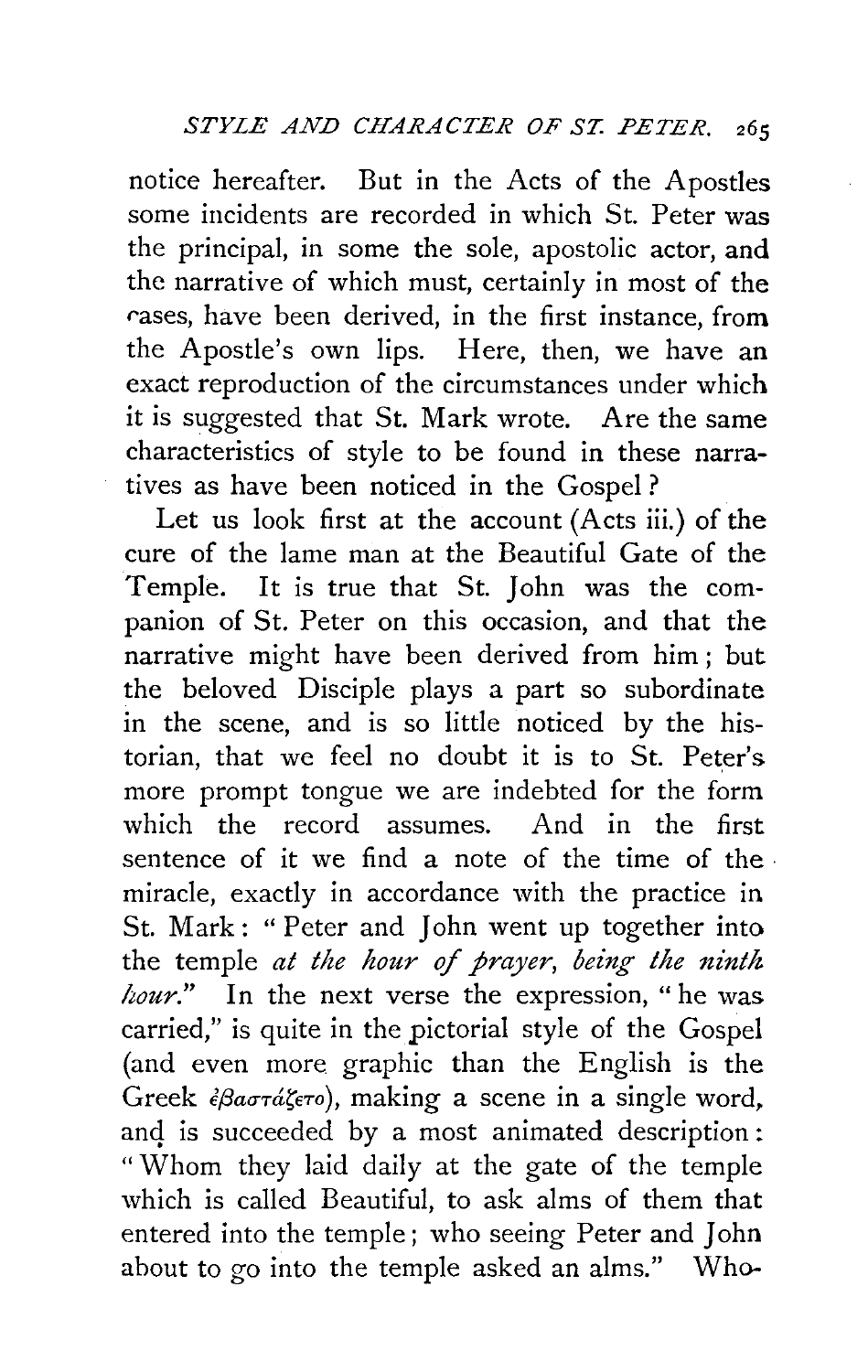ever f;ave these details of the event was one on whom outward circumstances and surroundings made a deep impression, and who could reproduce with vivid language every particular which he was so quick to notice. The whole description is teeming with life. And as we proceed the picture becomes  $even$  more vigorous. We have first, again quite in the manner of St. Mark's Gospel, the very words of St. Peter's two short speeches to the cripple, and then comes the picture-like description of the miracle: "He took him by the right hand, and lifted him up: and immediately his feet and ankle bones received strength. And he leaping up stood, and walked, and entered with them into the temple, walking, and leaping, and praising God. And all the people saw him walking and praising God : and they knew that it was he which sat for alms." The narrator of this scene was one who made a mental photograph of all the attendant circumstances, and has been able to give to the historian a most life-like account of it. Some of the phraseology is much like what we have noticed in St. Mark. Compare  $\pi\iota\acute{\alpha}\sigma$ as  $a\dot{v}$  $\dot{v}$  $\dot{v}$   $\tau$  $\dot{\eta}$ s  $\delta$ e $\xi$ *i*as  $\chi$ eipòs of this narrative with such an expression as oux *Elul Ixavos Kvvas Aboat Tov luavta* (Mark i. 7), and we see that in  $\pi i \dot{\alpha} \sigma \dot{\alpha} s$ , as in  $\kappa \dot{\nu} \gamma \dot{\alpha} s$ , the graphic element of the story is greatly resident in a single expression. We may notice too the word *immediately.* St. Mark's Gospel abounds with that word, and though the Greek equivalent here is  $\pi a \rho a \gamma \rho \hat{\eta} \mu a$ , and not the  $\epsilon \hat{\nu} \theta \hat{\epsilon} \omega s$  and  $\epsilon \hat{\nu} \theta \hat{\nu} s$ , so common in the Gospel, yet the employment of any word with this sense as a mark of time is a peculiarity of style which deserves attention, for it is very Petrine. It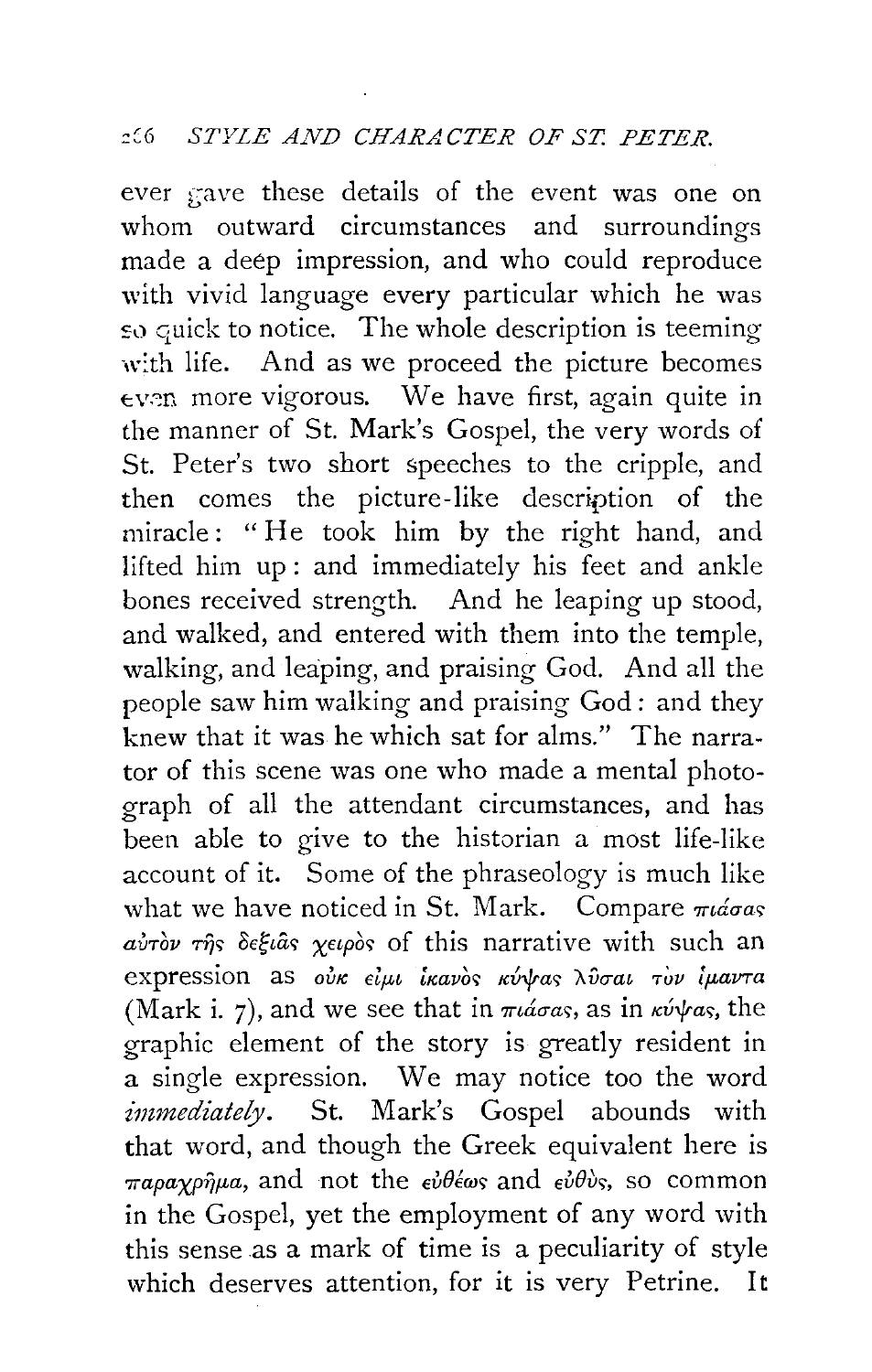occurs in the account of Ananias and Sapphira (Acts v. 10): "She fell down straightway" ( $\pi a \rho a \chi \rho \hat{\eta} \mu a$ ) "at his feet, and yielded up the ghost." Also in the narrative of the raising of  $\overline{E}$ neas (Acts ix. 34), where the first story must have come from the lips of St. Peter: "And he arose immediately"  $(e^{i\theta}e^{\omega s})$ Again, in Chap xi. 11, where St. Peter is describing his vision before the Apostles and brethren in Judea: "And, behold, *immediately*" ( $\epsilon \xi \omega \tau \hat{\eta}$ s), says he, "there were three men already come unto the house." And, once more, in Chap. xii. 10, the account of his delivery out of prison: "And forthwith" ( $\epsilon \partial \theta \epsilon \omega s$ ) "the angel departed from him." This trick of language, slight though it be, is just one of those trifles which indicate, more powerfully than almost anything else could do, the close connection between the source of the narratives in the Acts and the writer of the Gospel of St. Mark. Nor is the variation of the word in the Greek a point which can at all disturb the force of the comparison: The vivid style is conveyed by each word alike, and in the mouth of a reporter they would be readily interchanged; while it is to be noted that in St. Mark one of these variants ( $\epsilon \xi a v \tau \hat{\eta}s$ ) occurs (Chap. vi. 25) in the account of the death of John the Baptist.

Now we can easily see how much the form which this history of the miracle at the Temple gate assumes has been influenced by the character of St. Luke's informant, if we compare the notice thereof with that of another miracle of the same nature which he also records in the Acts, but of which he must have been informed by a very different narrator. When St. Paul visited Lystra (Acts xiv.) he restored a cripple afflicted in exactly the same way as was he that sat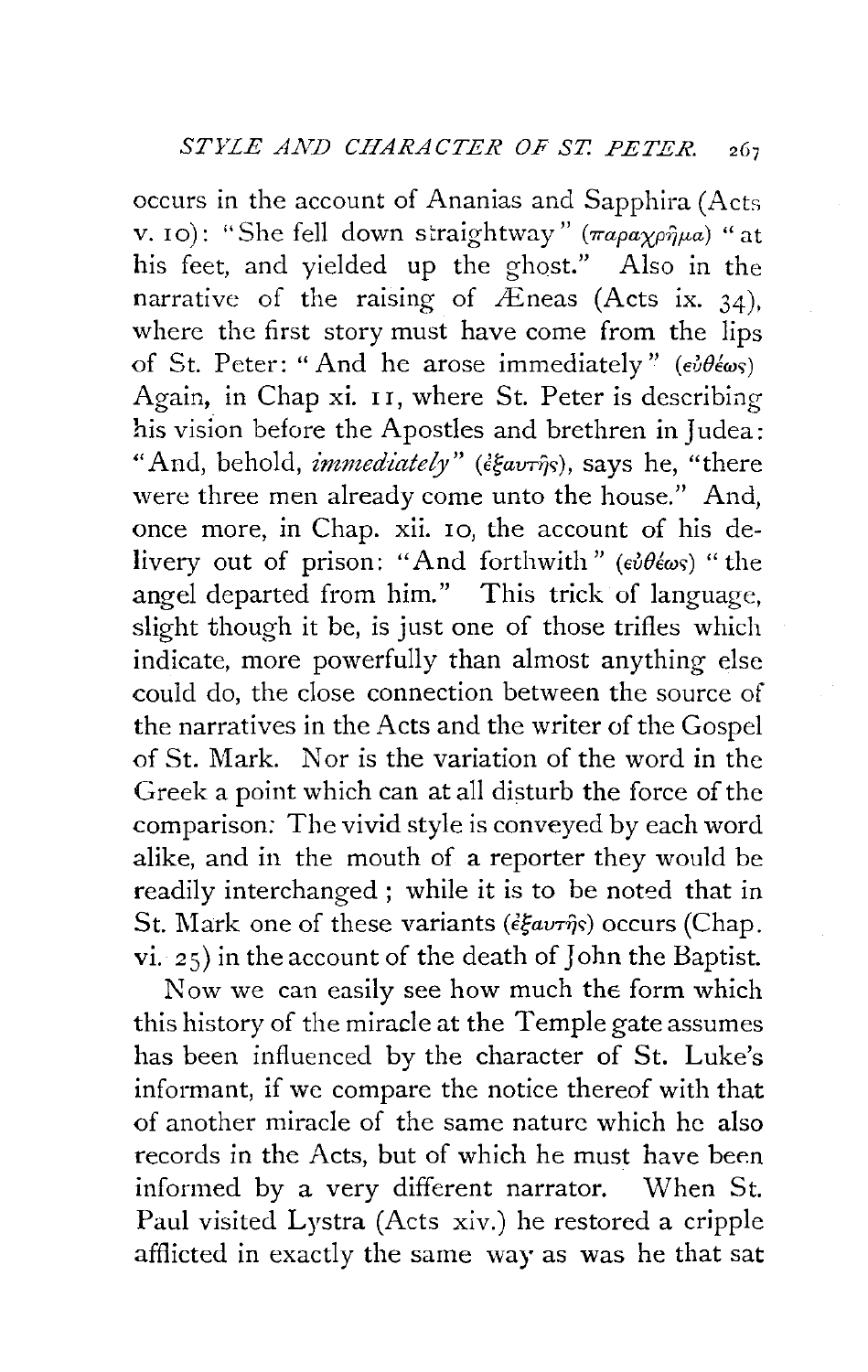at the Beautiful Gate. If St. Luke's informant had been the same in each case, or the composition of both accounts had been entirely his own, there was as much to call for graphic description in the one set of circumstances as in the other. But see how differently this narrative runs : " And there sat a certain man at Lystra, impotent in his feet, being a cripple from his mother's womb, who never had walked : the same heard Paul speak : who stedfastly beholding him, and perceiving that he had faith to be healed, said with a loud voice, Stand upright on thy feet. And he leaped and walked." The particulars of the affliction and the cure are almost exactly the same, but how widely diverse is the way in which they are put before the reader! St. Peter's miracle is set forth with all its surroundings, so that we can call it up before our own minds as we are reading, while that of St. Paul is confined to the merest necessary detail. It is true that in the latter case there ensued a great excitement among the people of Lystra in consequence of the miracle, for they took the Apostles for Divine beings, and made preparations to offer a sacrifice unto them. But all this must have been only after the lapse of a considerable time. Oxen and garlands were not provided in a moment; and this part of the story can in no way be regarded as a feature in the description of the miracle of healing which concludes with the end of the quotation we have just made. And we see at once when the two accounts are put side by side how much the one narrator differed from the other in the power of graphic description.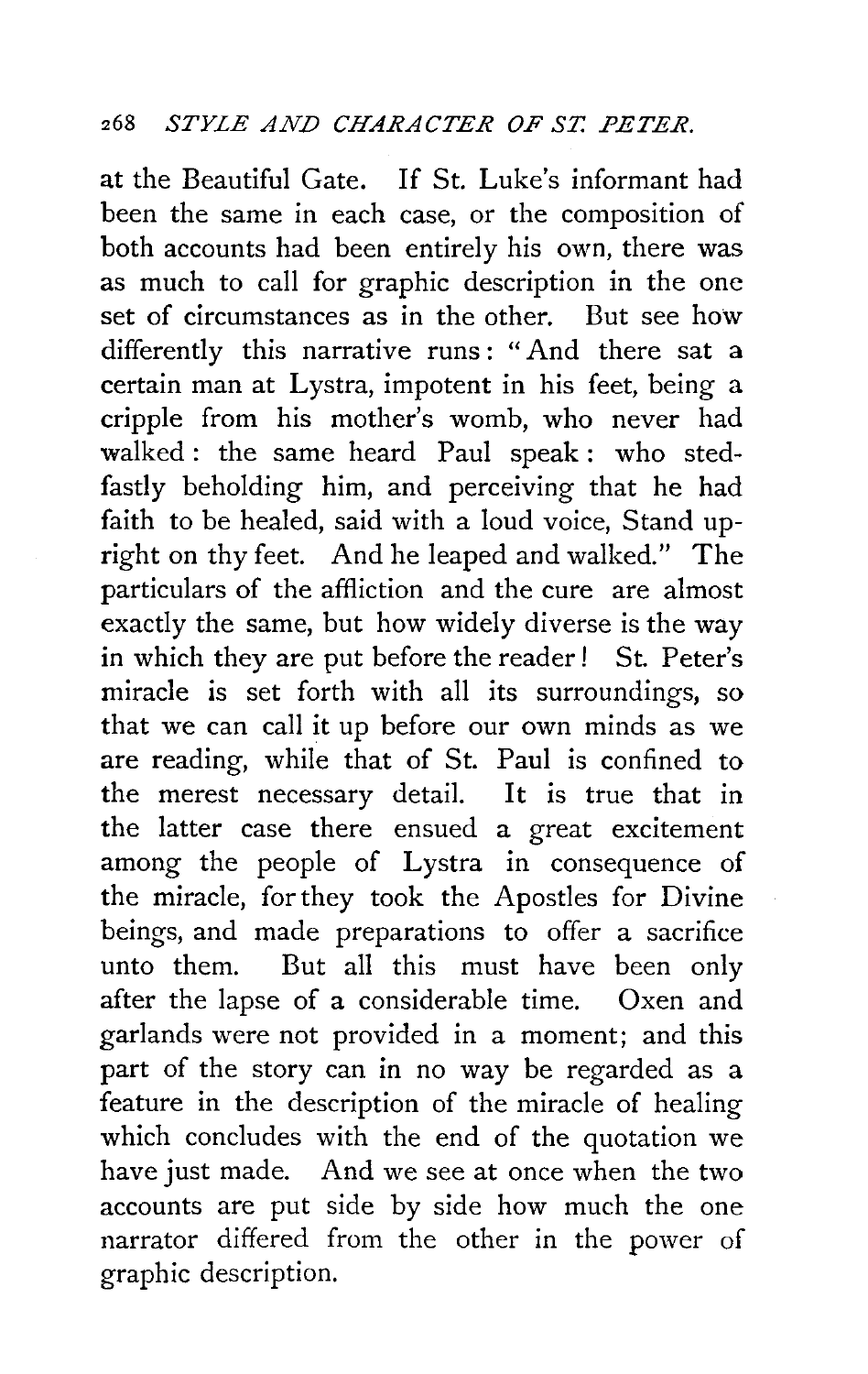There is, beside, very interesting artistic evidence of this. Raphael has made each of these miracles the subject of one of his famous cartoons. But in the case of the miracle at Lystra he has chosen for his picture not any point of time at which the miracle was wrought, but has selected the after-events of the intended sacrifice and the apostolic remonstrance, because in the actual account of the cure there were no details on which to exercise his pencil. But the earlier description of St. Peter's miracle has supplied him with all his materials. He has found an artist in the narrator, and has there made all the interest to centre on the moment when the cure was performed. So graphic is the entire story of what took place at the Beautiful Gate that there was nothing left for his imagination to elaborate.

Of a like character is the account given us (Acts ix. 36) of the raising of Dorcas. Here the description of what took place must have come, in the first instance, from the lips of St. Peter. And we need only read the story to see that we have in it all such circumstantial adjuncts as we should have expected the writer of St. Mark's Gospel to supply: "When he was come, they brought him into the upper chamber: and all the widows stood by him weeping, and shewing the coats and garments which Dorcas made, while she was with them. But Peter put them all forth, and kneeled down, and prayed; and turning him to the body said, Tabitha, arise. And she opened her eyes : and when she 'saw Peter, she sat up. And he gave her his hand, and lifted her up, and when he had called the saints and widows, presented her alive." This account is the language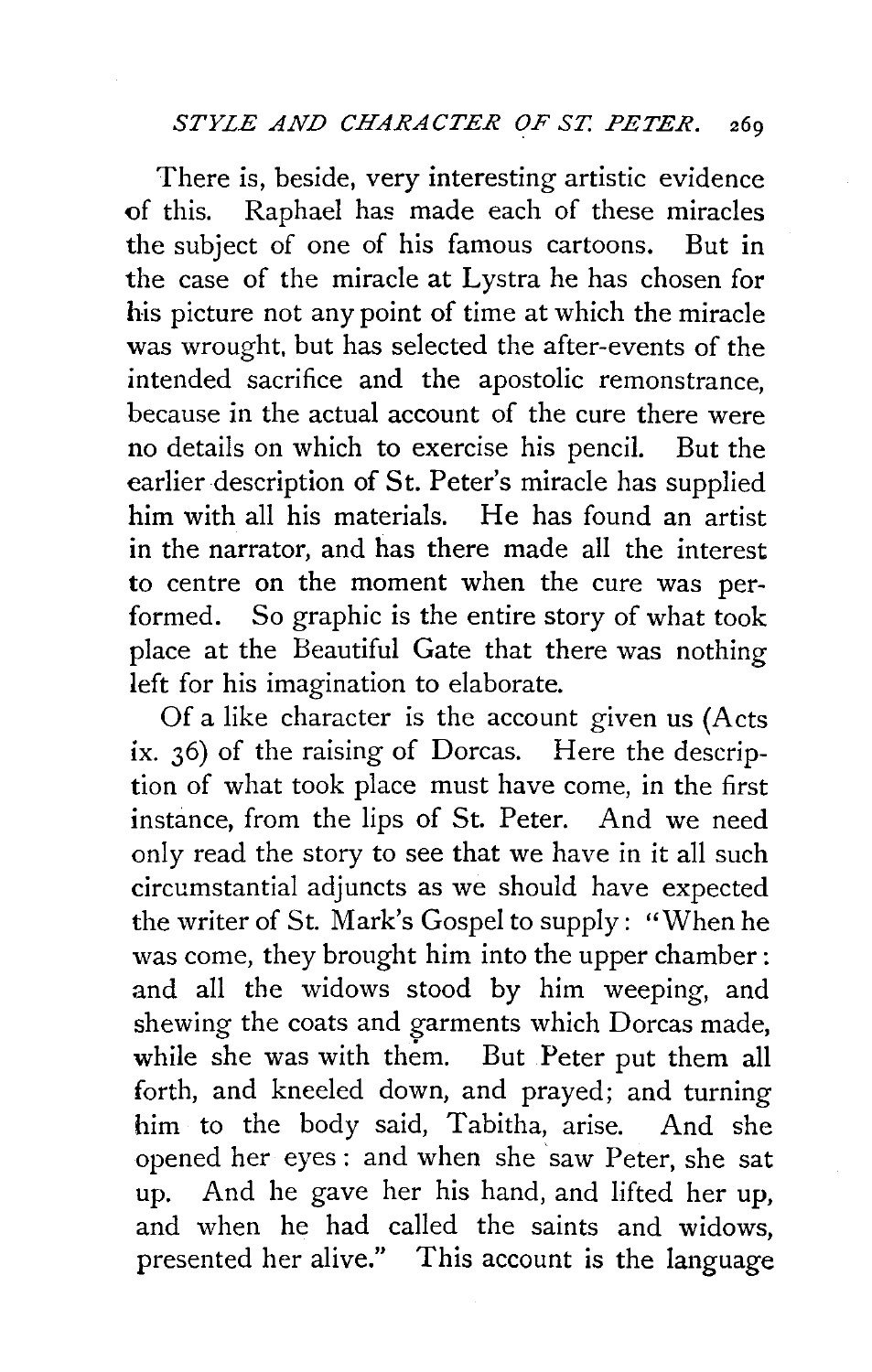of a man most diligent in the use of his eyes, and who was able to store up and reproduce with much faithfulness the particulars of all he saw. And it is to be noticed how, artist-like, he makes the interest in all he narrates centre round a single point. He takes in no distant or unconnected details, but all that goes to make up the scene close around his eye sees and his mind registers with entire completeness.

For comparison we can again put the account of the raising of Dorcas side by side with the restoration to life of Eutychus (Acts xx.) at Troas, and we shall find exactly the same differences as 'before: " And there sat in a window a certain young man named Eutychus, being fallen into a deep sleep: and as Paul was long preaching, he sunk down with sleep, and fell down from the third loft, and was ·taken up dead. And Paul went down, and fell on him, and embracing him said, Trouble not yourselves ; for his life is in him." Here, in the midst of a Christian congregation, an accident happens of a most startling and appalling kind. There can hardly be a doubt that the dead man had many who were interested in him among the audience ; nay, the very words of the Apostle shew that the accident was a source of trouble to the brethren ; nor can we suppose that, on the part of the Apostle, there was lacking that earnest prayer to God for the restoration of the lost life which forms so touching a feature of the narrative of St. Peter's miracle. Yet of all this we have not a word, and the description is almost painful in its baldness and lack of warmth. There was a vast difference between the mental crucibles through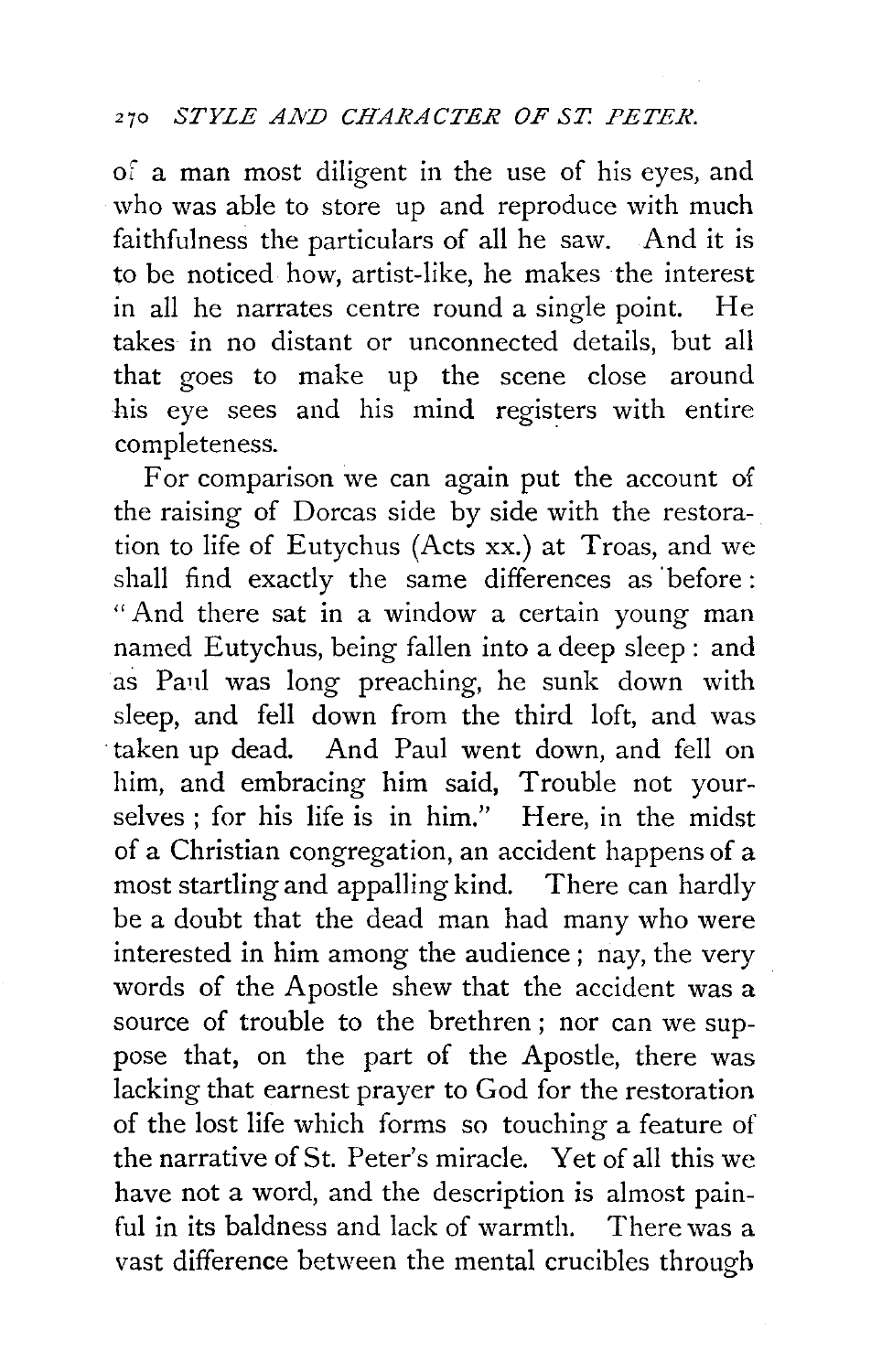which these scenes severally passed, but the former has its counterpart in many a passage of St. Mark's Gospel,

Once more, in the account of St. Peter's vision, which must of course have been derived primarily from his own description, the wealth of detail is most striking. And still more remarkable are these features of St. Peter's style if we consider that they may not have come to St. Luke at first-hand. Yet, in spite of that, there was so marked a character impressed on the story at first that even passing from mouth to mouth has not been able to obliterate it. The precise and dramatic introduction forming the account of Cornelius is exactly in the manner of St. Mark's Gospel. Cornelius and his office and character are precisely described; the time carefully noticed at which the vision appeared to him ; the interlocutions of the angel and the centurion recorded as a direct conversation. But it is when we come to the vision which was sent to the Apostle that his graphic characteristics are most shewn (Acts x.  $9-16$ : "On the morrow, as they [the messengers of Cornelius] went on their journey, and drew nigh unto the city, Peter went up upon the house-top to pray about the *sixth hour:* and he became very hungry, and would have eaten : but while they made ready, he fell into a trance, and saw heaven opened, and a certain vessel descending unto him, as it had been a great sheet knit at the four corners, and let down to the earth : wherein were all manner of fourfooted beasts of the earth, and wild beasts, and creeping things, and fowls of the air. And there came a voice to him, Rise, Peter; kill, and eat.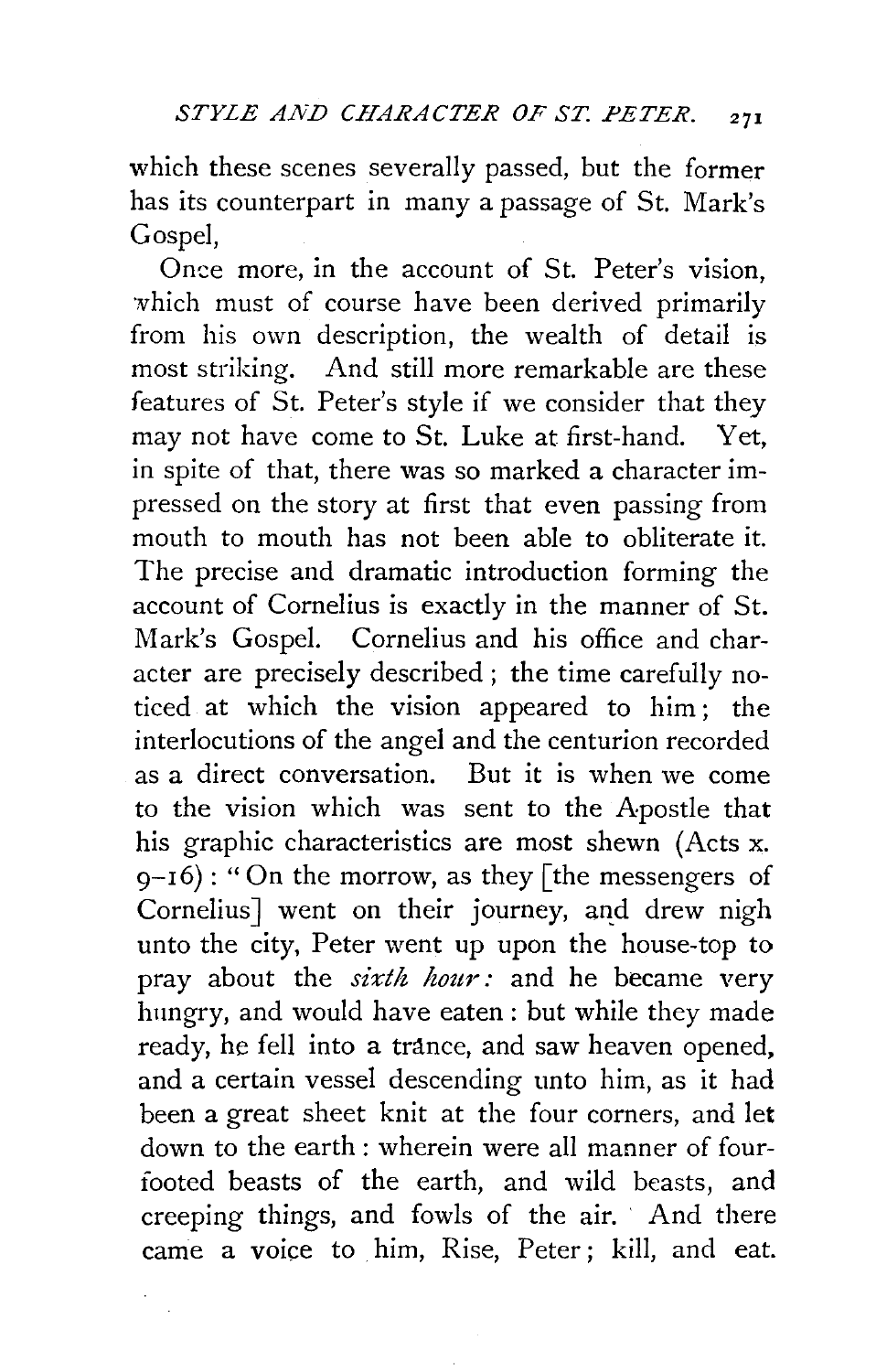#### 272 *STYLE AND CHARACTER OF ST. PETER.*

But Peter said, Not so, Lord; for I have never eaten anything that is common or unclean. And the voice spake unto him again the second time, -What God hath cleansed, that call not thou common. This was done thrice ; and the vessel was received up again into heaven." Here, all in one passage, we find such notes of time as those to which we have already alluded, dramatic casting of the narrative, and most picturesque description of the whole occurrence. And it is worth while to notice that the Apostle uses the word  $\partial \theta_{\text{ov}}$ for a sheet, a word which is often applied to loose bellying sails of ships, and it is most likely from his employment of this word that the form of vessel which appeared to him in his vision recalled an image most familiar to his previous life,-the wind-stretched canvas of the craft on the Lake of Galilee. Now compare this narrative with all that we gather, and it is no little, from the three accounts of St. Paul's vision on his way to Damascus (Acts ix. xxii. and xxvii.), and we shall once more be obliged to own that St. Peter's power of description was peculiarly his own.

We will take but one more of these examples, and that because we have a companion picture to place by its side. Compare the account of St. Peter's deliverance out *cf* prison at Jerusalem with that of St. Paul at Philippi. In the latter (Acts xvi. 24-30) there is more fulness of description than is usual where St. Paul is concerned. The fettered prisoners, the midnight singing, the earthquake, followed by a general loosing of the fetters, the agony and terror of the gaoler, Paul's consolation of him, and his conversion, form abundant details ; but we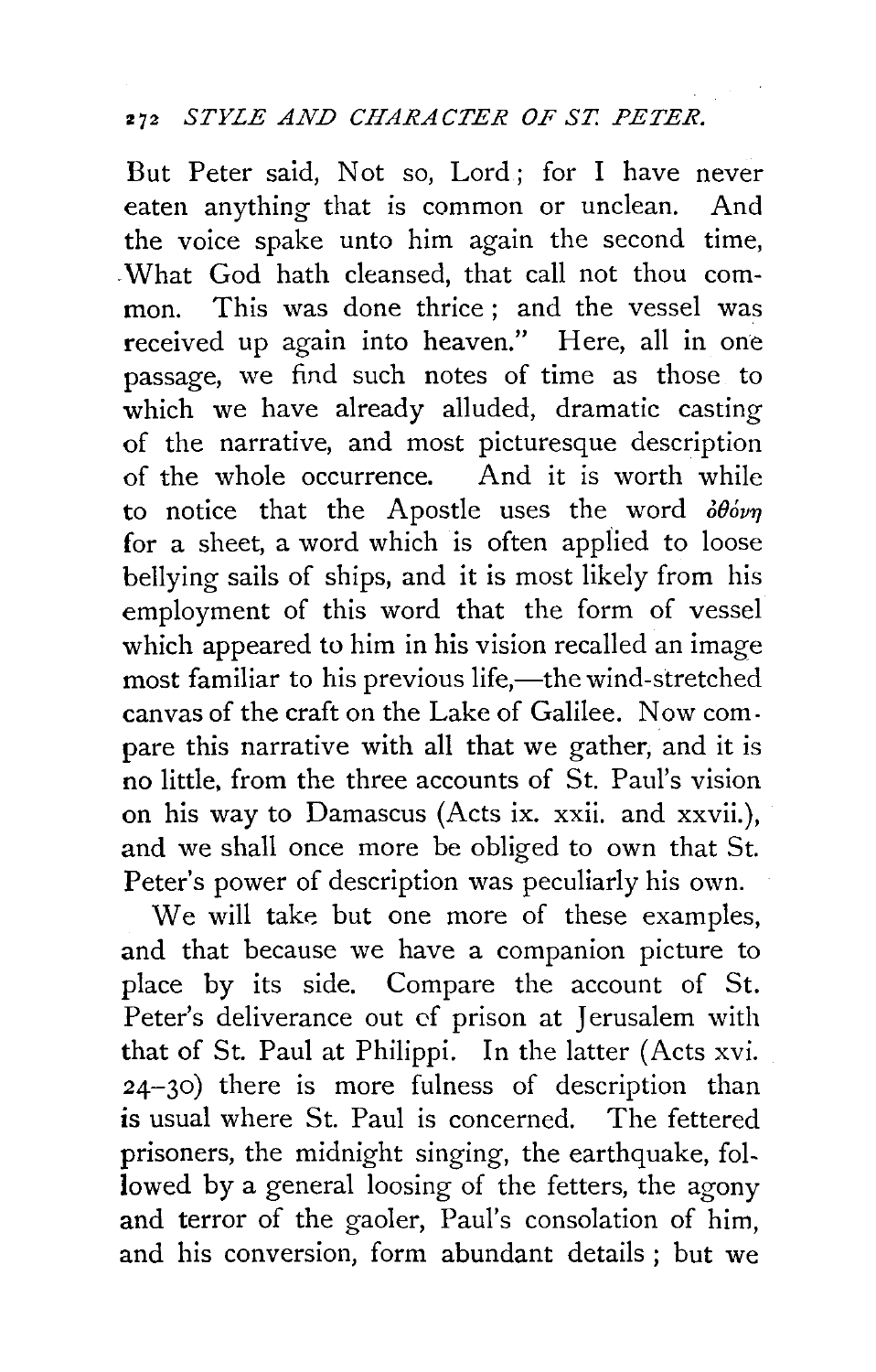see at once that but few of them are of the pictorial character which would be sure to be seen in everything that St. Peter narrated. For read the story of his deliverance, and you see it all in action (Acts xii.): "Now *about that time* Herod the King ... proceeded further to take Peter also .... Peter, therefore, was kept in prison: ... and when Herod would have brought him forth, the same night Peter was sleeping between two soldiers, bound with two chains: and the keepers before the door kept the prison. And, behold, the angel of the Lord came upon him, and a light shined in the prison: and he smote Peter on the side, and raised him up, saying, Arise up quickly. And his chains fell off from his hands. And the angel said unto him, Gird thyself, and bind on thy sandals. And so he did. And he saith unto him, Cast thy garment about thee, and follow me. And he went out, and followed him ; and . . . when they were passed the first and the second ward, they came unto the iron gate that leadeth unto the city; which opened to them of its own accord : and they went out, and passed on through one street ; and forthwith the angel departed from him." Here, likewise, the first narration must have been St. Peter's own, given that night in " the house of Mary, the mother of John, whose surname was Mark," and whose Gospel abounds with descriptibns which bear the closest resemblance in style and character to those which must, in the first instance, have been told by St. Peter's own mouth, and which would be most likely, from the vigour which he infused into all that he said, to preserve their first form, in the main, till they were committed to writing.

VOL. III.  $\frac{3}{19}$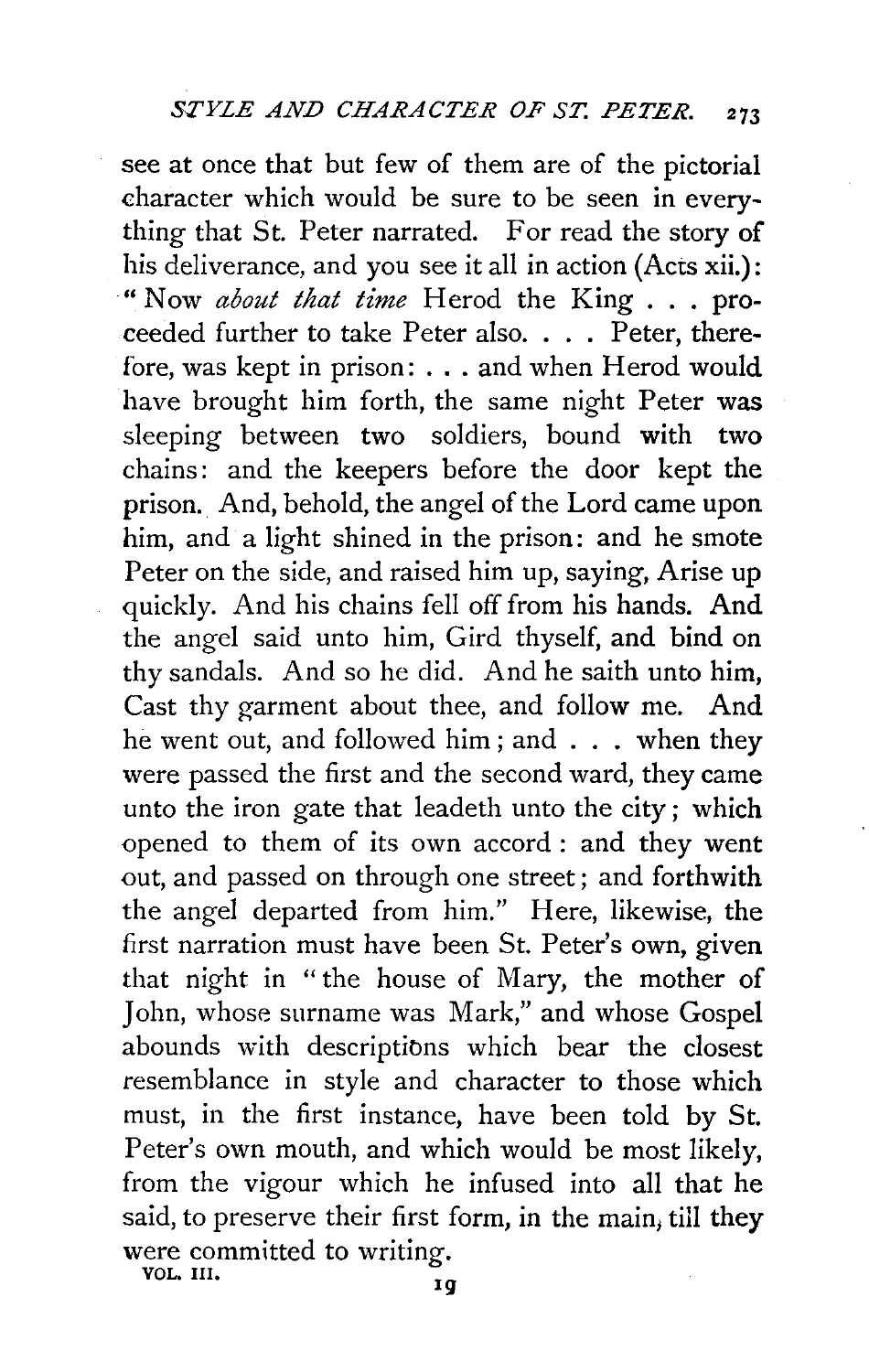## 274 *STYLE AND CHARACTER OF ST. PETER.*

Space forbids us to go further into detail, but we may briefly observe that it is like the writer of the Second Gospel to say, "These are not drunken, seeing it is but the *third hour of the day"* (Acts ii. 1 5); to tell . us that '' the disciples were put in hold *unto the next day, for it was now eventide"* (Acts vi. 3); to record (Chap. iv. 22) that "the man was *about forty years old* on whom this miracle of healing was shewed ;" to mention (Chap. v. 7) that "it was *about the space* of *three hours after"* the death of Ananias that Sapphira came in; and to notice (Chap. ix. 33) that LEneas "had kept his bed *eight years/'* and to inform us (Chap. ix. 43) that *Peter* " *tarried many*  days in Joppa with one Simon a tanner;" and that when the messengers of Cornelius came (Chap. x. 23) for him, he lodged them and "went away with them *on the morrow,"* and *"the morrow after* they entered into Casarea."

In St. Mark's Gospel, narrations, where they can be so cast, are made dramatic by the introduction of the actual speakers, and by giving their direct remarks dialogue-wise. This is exactly what is done in the Acts in the account of the death of Ananias, in the history of the visit to Cornelius, in the delivery of Peter out of prison, and, notably, in the scene at the house of Mary while Peter was knocking for admission. Most of these must be St. Peter's own descriptions; probably all of them are so.

Once more, it exactly accords with such precise details as are given in St. Mark's Gospel to be told that Peter was delivered to *four quaternions* of soldiers to be kept (Acts xii. 4). It is exactly like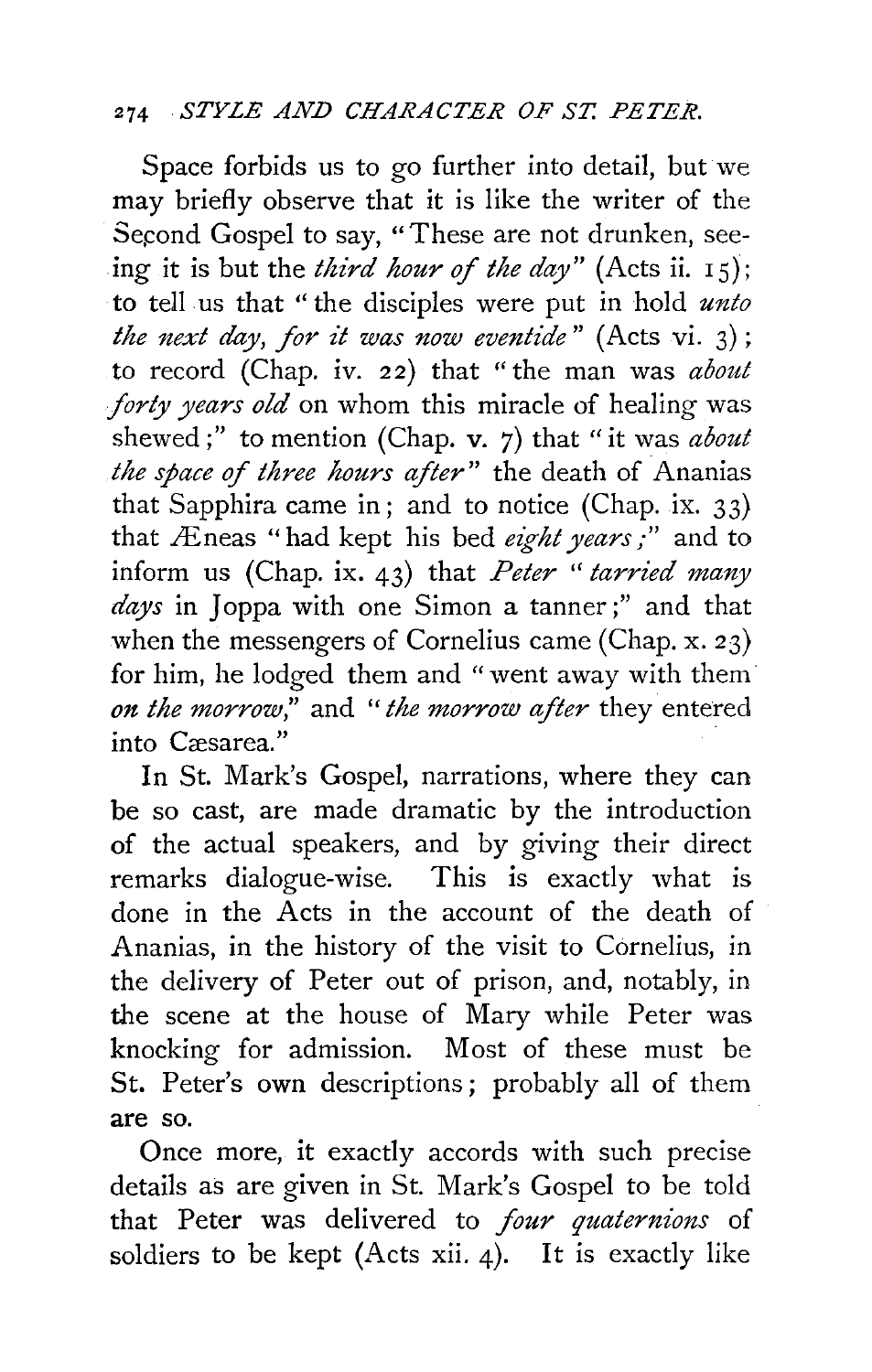the descriptions in that Gospel to be informed (Chap. x. 25) that " Cornelius met Peter, and fell down at his feet, and worshipped him;" and to have such a picture set before us as is given (Chap. v. 23) when the officers return to the High Priest and Council, and report, "The prison truly found we shut with all safety, and the keepers standing without before the doors : but when we had opened, we found no man within." It is quite in the style of that Gospel to add vividness to a description by a single word, as is done (Chap. iv. 10) in the sentence, "Even by Jesus of Nazareth cloth this man *stand* here before you whole;" and to describe Christ's crucifixion as St. Peter twice does (Chaps. v. 30, x. 39), " whom ye slew and *hanged on a tree."* Nearly all these characteristic features can be traced with certainty to the lips of St. Peter, and they harmonize entirely with the language and style of the. Gospel of St. Mark. We are not warranted hereby in calling St. Peter the author of that Gospel, but the probability amounts to very little short of certainty that it was compiled under his superintendence and from his recollections at a time when they were most vivid; and that, whatever may have been the date at which this Gospel was given to the world, the records contained in it are some of the most nearly contemporary with our Lord's life that we possess.

Let us now turn to the notices of St. Peter that arc to be found in the Gospels. From them we can learn nothing about his language or his style; but they give us great insight into the character of the man.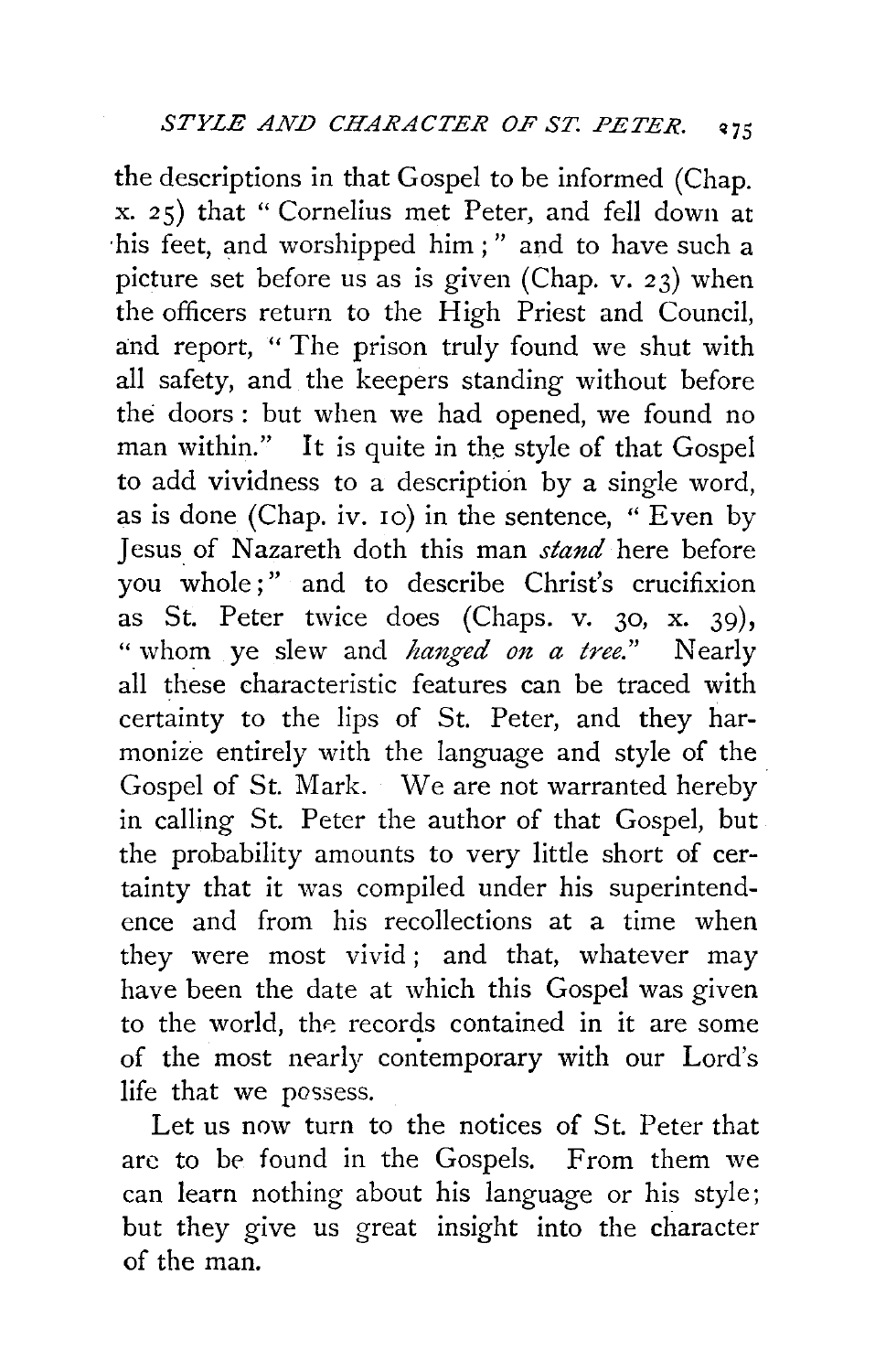# 276 *STYLE AND CHARACTER OF ST. PETER.*

(1) And, first, we may notice here too how *keensi'ghted* he was, and alive to everything which was passing round about him. He it is who, at the outset of Christ's ministry, is the first to notice (Mark i. 33) the increasing fame of Jesus and the gathering together of the crowds near the place where He was, and to announce it to his Master in his own hyperbolical manner:" All men seek thee." He, too, was clearly the observer and spokesman at the time when Christ's garment was touched (Luke viii. 45) by the woman who had so long been afflicted with an issue of blood. " Master, the multitude throng thee, and press thee, and sayest thou, Who touched me?" was a remark dictated by what appeared to his noticing eyes an inconsistency in his Master's question. He, too, is the first to observe the speedy fulfilment of Christ's curse on the barren fig-tree (Mark xi. *2* I) ; and the same characteristic led him to catch at once the sad gaze of the Lord when it was turned towards his fallen disciple at the moment of his denial (Luke xxii. 6I).

( 2) Nor is he content to notice all that passes. He is ever *ready to apply,* in a practical manner, all that he hears and sees to the case of himself and his fellows. Does Christ set forth the best method of dealing with a brother who shall trespass ? St. Peter at once comes to him with the practical question how he might work out this lesson of forgiveness in his own life. Is Christ very pointed in his observations about the need for sacrifice on the part of those who would enter the kingdom of heaven? (Matt. xix. 27.) It is St. Peter's inquiry which attempts to apply the teaching of his Lord to their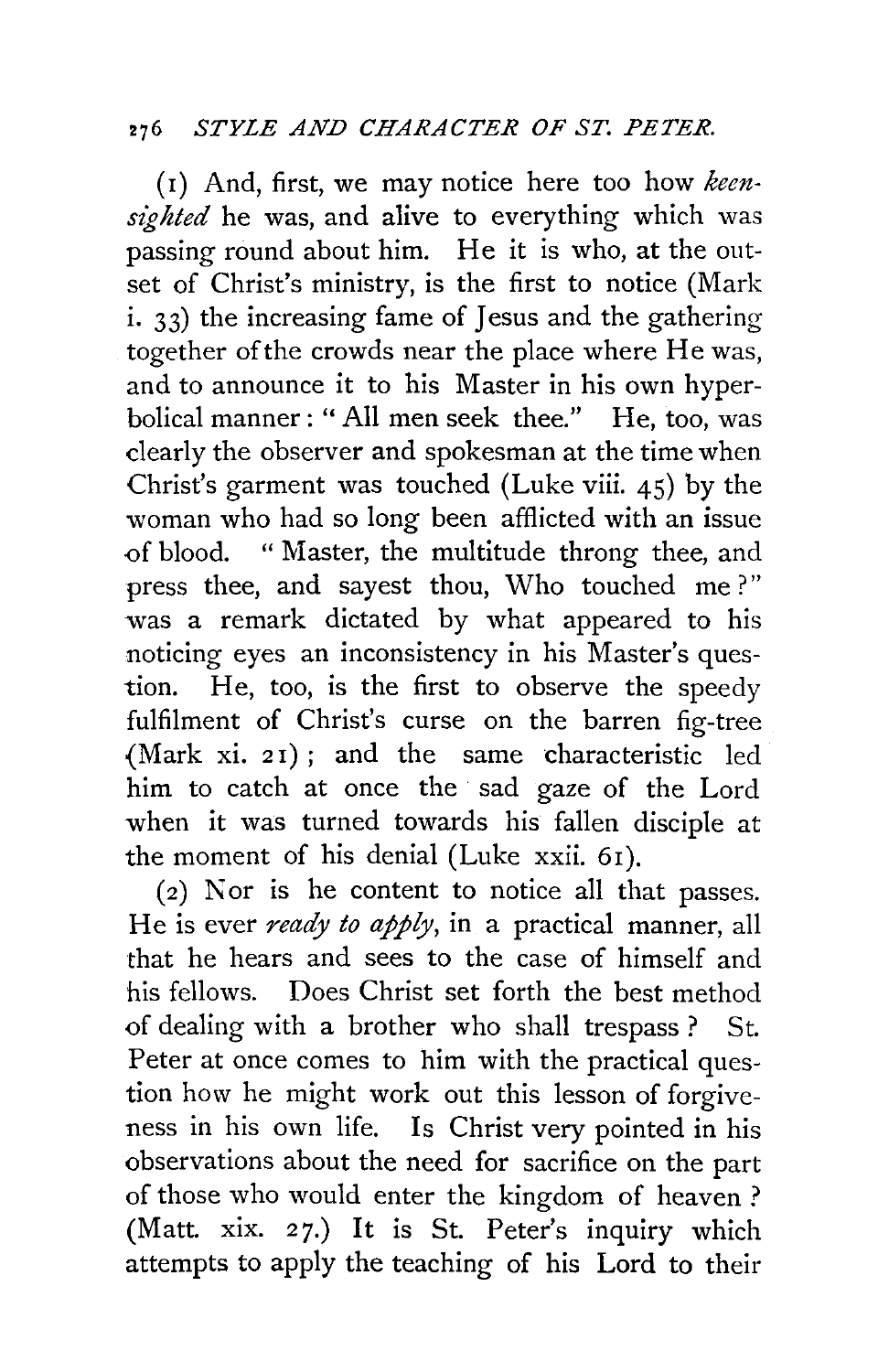own circumstances with the words, " Behold, we have forsaken all, and followed thee; what shall we have therefore ?" Exactly in the same spirit, and from a desire to make practical use of what has fallen from his Lord's lips on the subject of that which defileth a man, does he ask (Matt. XV. Is), " Declare unto us this parable." In the like manner he takes home to himself the remarks of Jesus on the coming desertion of all his disciples (Matt. xxvi. 33), and almost indignantly repudiates the idea that he could so grievously offend. The same readiness to apply what he hears is seen when he inquires, after the lessons on the duty of watchfulness (Luke xii. 4I), " Lord, speakest thou this parable unto us, or even to all ?" And when, in almost the last interview, Jesus foretells, in solemn words (John xxi.  $18$ ), the sufferings by which his now penitent and forgiven disciple should glorify God, St. Peter, in his wonted wise, asks, as he turns and beholds St. John, "Lord, and what shall this man do?"

(3) As we should expect from his quick and deep appreciation of all that passed, he was a man who *came to the front in everything that was to be done.*  He was a man of action, and of prompt action. He is well characterized by the  $\epsilon \partial \theta \partial s$ , " immediately," of which he is so fond in his language. His active tendencies display themselves (Matt. xiv. 28) when he ventures on the stormy waves to come to Jesus as He is walking on the sea. Even in his astonished condition at the Transfiguration, his anxiety to be doing something is not checked (Matt. xvii. 4) : "Let us make here three tabernacles." The natural impulse of the man breaks out even at this time,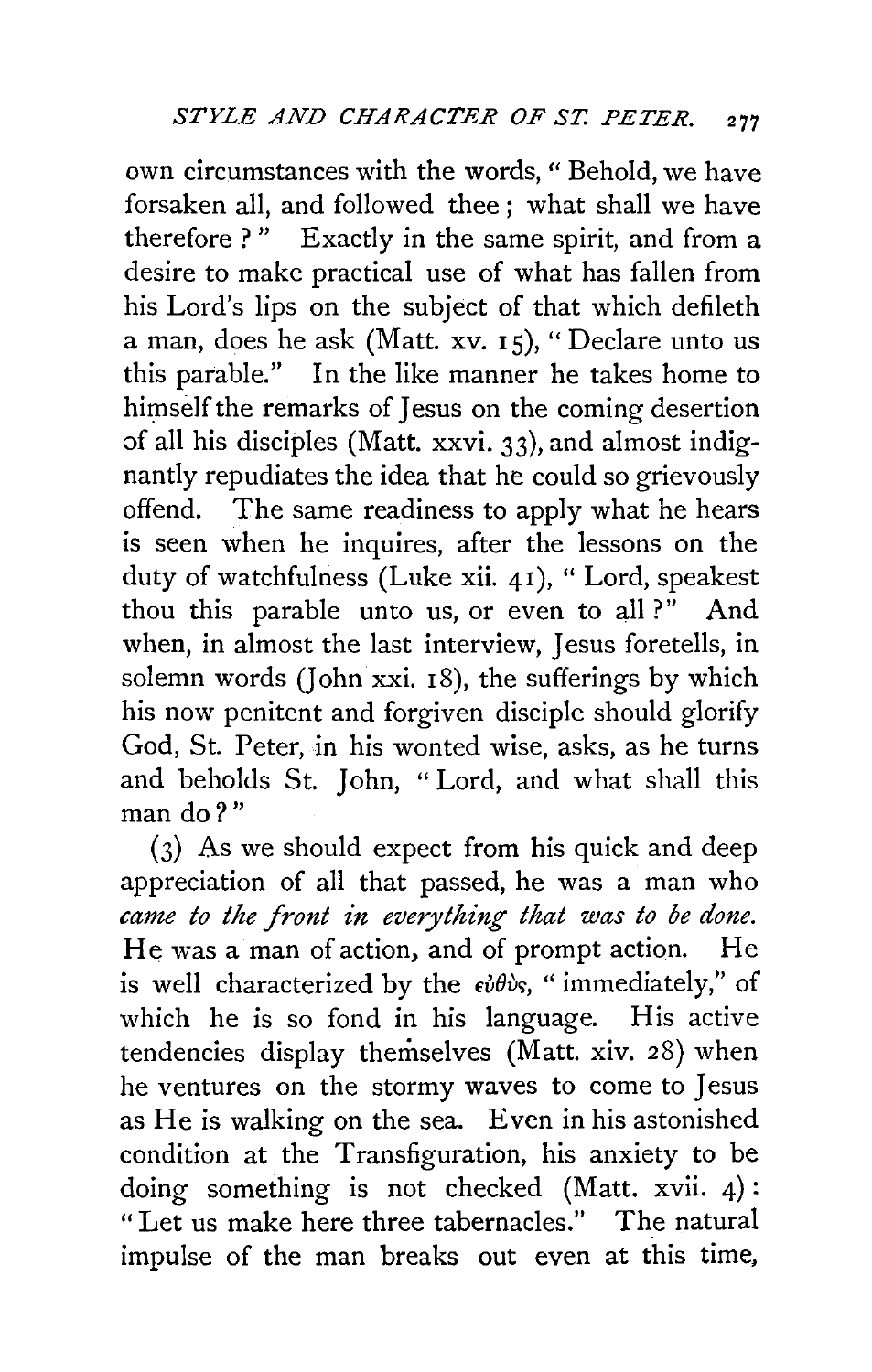when another Evangelist, who, as we believe, knew most about Peter's feelings (Mark ix. 5), tells us that he was sore afraid, and "wist not what to say." So, too, when the news of the resurrection was brought to the disciples by the women, though it is expressly stated (Luke xxiv. 11) that the "words seemed to them as idle tales, and they believed them not," yet not the more on that account does the energetic disciple sit still. No; " Peter arose, and *ran* to the sepulchre," the narrative continues, as one bent on knowing for himself the verity of what he had heard. And though we read elsewhere *(]* ohn xx. 4) that another disciple accompanied, nay, even outran Peter, yet there is added a notice which bespeaks his greater activity, for, though not arriving first, he was yet the first to venture upon entering the late vacated tomb. It is Peter who beckons to St. John (John xiii. 24) at the Last Supper that he should set their doubts at rest, by inquiring of Jesus who it should be that should betray Him. His sword was the only one that we hear of (John xviii. 10) as being drawn at the arrest in the Garden of Gethsemane. Even in that sad period (and sadder than for all must it have been for him who was penitent, yet unforgiven) between the resurrection and Christ's appearance by the Sea of Galilee, the same active disposition must shew itself. His life consists in always doing something, and so we find him at this time betaking himself to his old occupation as a fisherman. And there is no lack of character in the brief remark (John xxi. 3) by which he announces his intention to the rest. He had been ready enough with words on most occasions,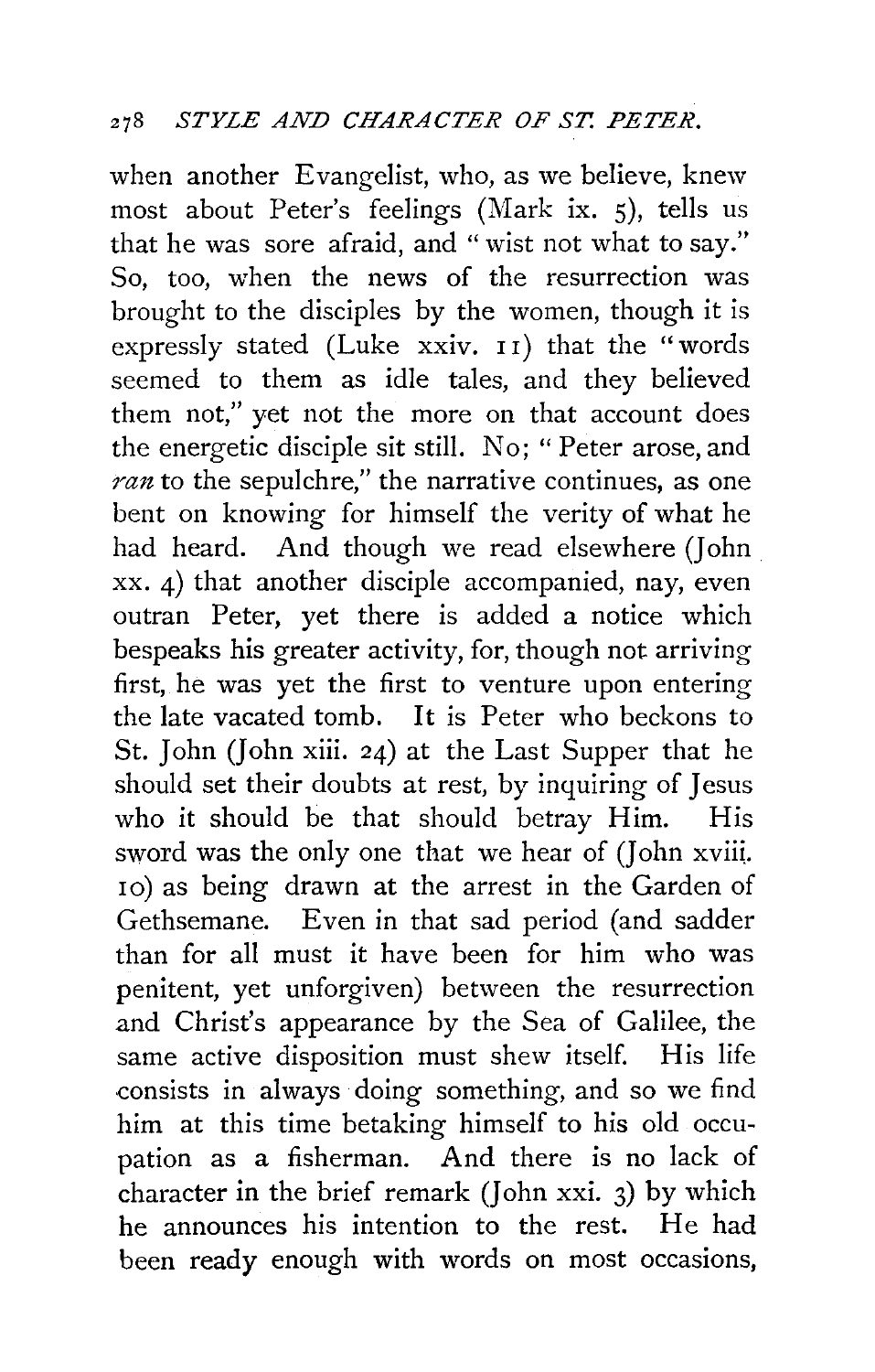but this was not the time for them, and perhaps he was learning to keep a guard over the tongue which had promised so stoutly and failed so terribly. He merely says, " I go a-fishing." And when the night's work was over, and the morning dawn shewed them Jesus on the shore, the energetic nature of Peter breaks forth as once before. That disciple whom Jesus loved was the first to recognize their risen Lord, and he "saith unto Peter, It is the Lord. Now when Simon Peter heard that it was the Lord, he girt his fisher's coat unto him, for he was naked, and did cast himself into the sea," that he might be the first to present himself in his repentance to the Master from whom he had testified that it was death to be severed. Precisely the same longing to be wherever action was in progress brought him alone of the fugitive band of disciples back to the scene of the Saviour's trial. He had fled like the rest, but his nature was different from theirs, and, doubtless with a bosom filled with selfreproach at his cowardice, he turns after the beloved Disciple and makes his way into the hall where the inquest was proceeding, with a full resolve that his lately-given promise should not be proved utterly untrustworthy.

. (4) Although St. Peter must have been a man of ready speech, he was *not argumentative.* He does not debate any question. When he and his companions are bidden (Acts iv. 18) to speak no more in the name of Jesus, his sole reply is, " We cannot but speak the things which we have seen and heard." And on another like occasion (Acts v. 29), "We ought to obey God rather than men." Such a state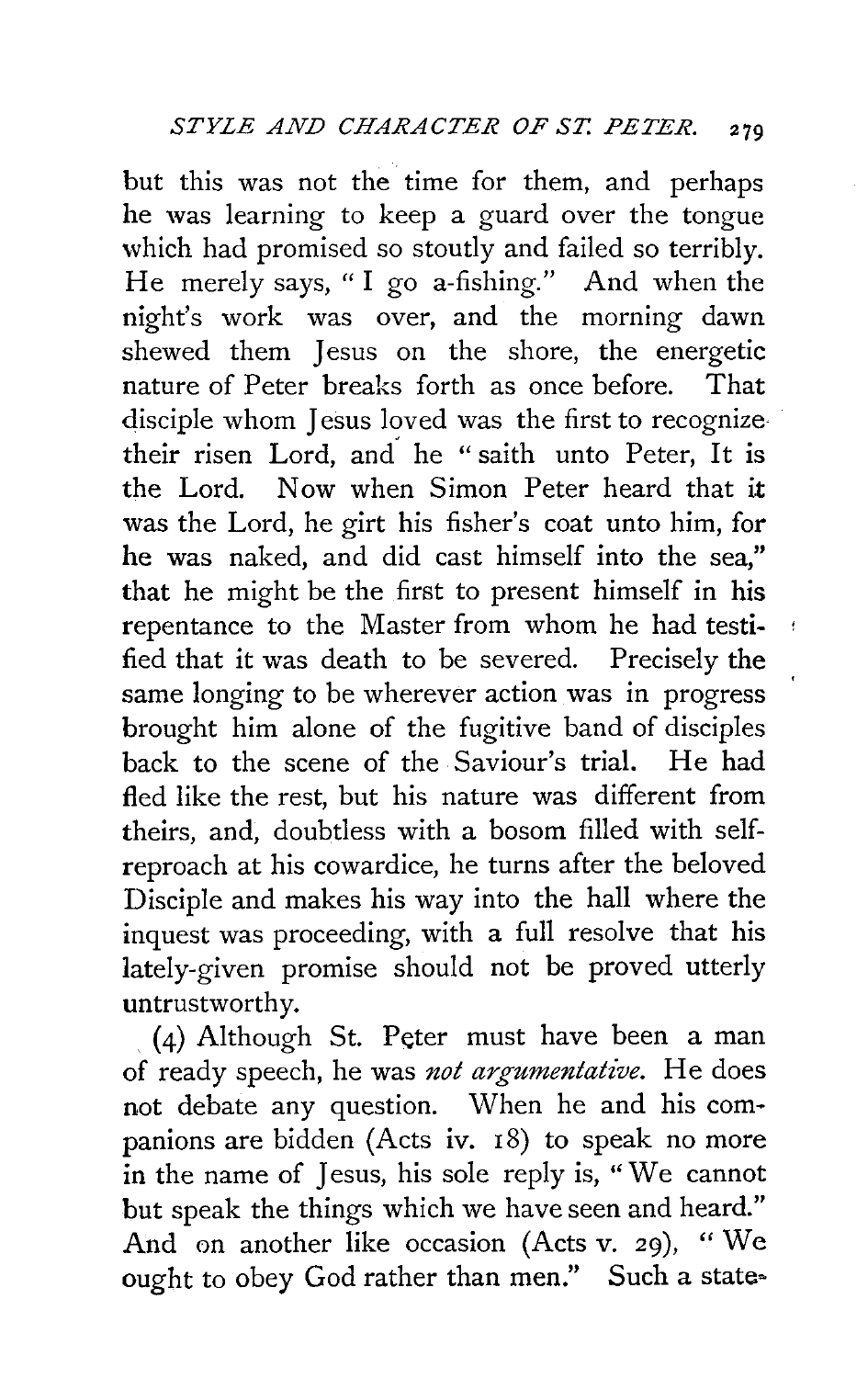ment once enunciated admits of no question in his own mind, nor does he consider further argument necessary for others. What God has directed, that he is bound to perform, and will persevere in, heedless of consequences. Similarly, when defending his conduct in going to Cornelius, he gives nothing but an outline of all the facts, concluding with the clenching question (Acts xi.  $_{17}$ ), "What was I, that I could withstand God?" In like manner, in the Gospels, on the occasion of his call (Luke v.), he does not debate on the uselessness of returning in the day-time to renew the toil which had been so unproductive all the night long. And just so, in his reception into favour again after the resurrection, it is not argument that he employs to account for or palliate his fault, or to establish his penitence, but a simple appeal to the unerring knowledge of Jesus (John xxi.  $17$ ): "Lord, thou knowest all things, thou knowest that I love thee."

(5) Akin to this part of his character is his *impulsiveness,* amounting almost to self-will, in some of the incidents related. He not only did not discuss a matter in his own mind, but he did not wait to ask any advice. To this trait it may be that our Lord is alluding when *(John xxi. 18)* He says to his disciple, " When thou wast young, thou girdest thyself, and walkedst whither thou wouldest." The ready blow, the hasty speech, be it of earnest testimony to his Lord, or misunderstanding rebuke, or even angry curse-all tell us how much he was the creature of the moment. When Christ asks of his followers the question (Matt. xvi. 15), "Whom say ye that  $I$ am?" we see Peter ready, with noble fervour, to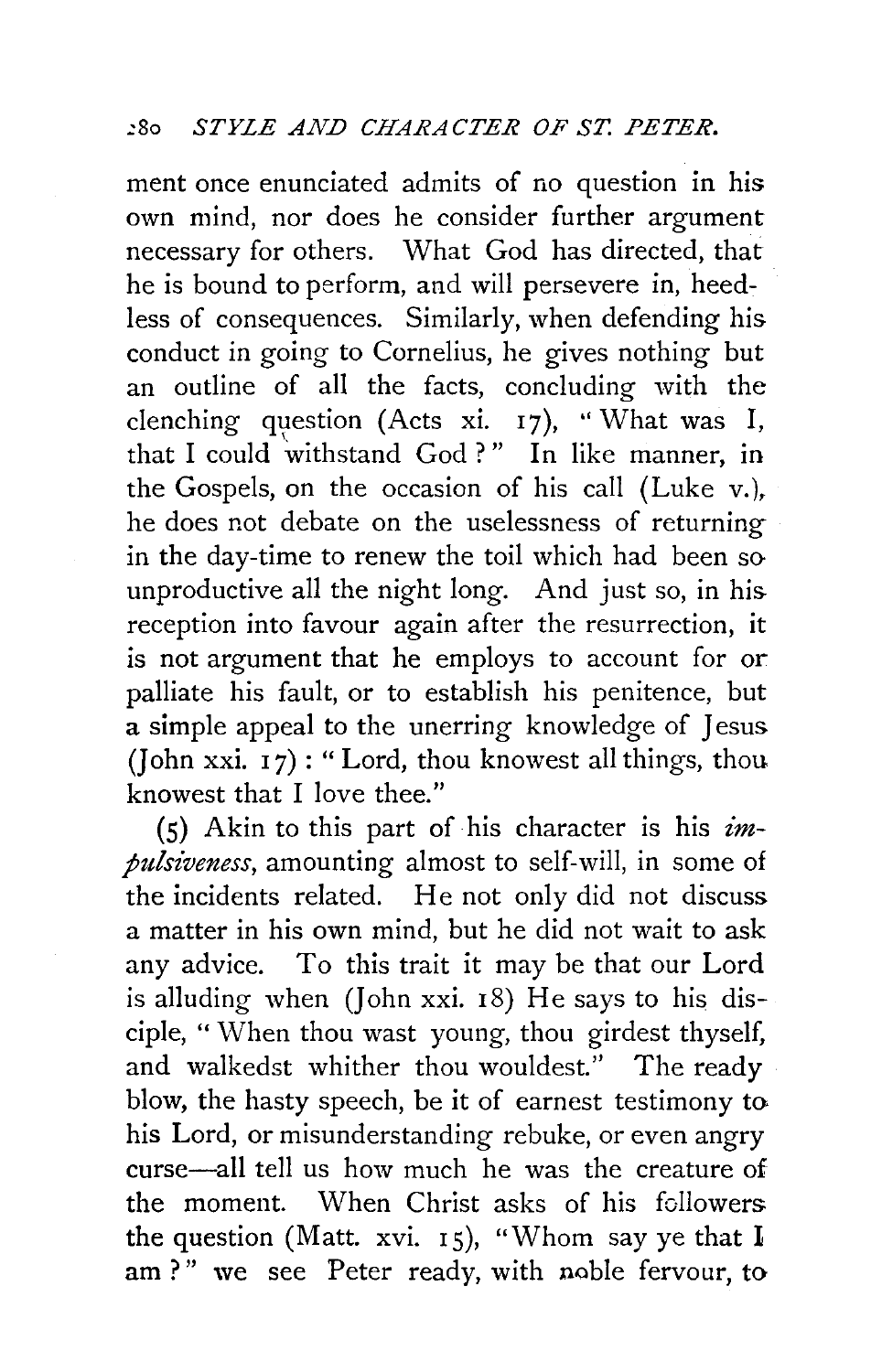reply at once : "Thou art the Christ, the Son of the living God." But in the very same Chapter we find him with equal fervour, though less nobly displayed, beginning to rebuke the Master whom he had just confessed, because he spake to them of his approaching sufferings. So, too, when Jesus is washing the feet of the disciples (John xiii.) the impulsive character of Peter is shewn quite as strongly in his compliance as in his previous refusal. But Christ had work for his disciple to do which needed this element in his character. Perhaps no one else in the Apostolic band would have been ready to go and preach the Gospel to Cornelius except the formerly headstrong impulsive Simon. We know with what questioning the news of his visit was received in Jerusalem, and also how long the exclusive spirit prevailed in the early Christian societies, even to such an extent as to cause Peter on one occasion (Gal. ii. I I) to run counter to his first conduct, and withdraw himself from the society of Gentile converts. We may well conclude, then, that none but the impetuous and energetic Peter was found fit to receive his Lord's revelation concerning the reception of the Gentiles, because none else would so promptly carry out the new lesson into act.

Such are the chief marks of character that may be gathered from the notices of St. Peter in the Acts and in the Gospels. It remains hereafter to inquire what lessons would be most likely to be given by such a man when he himself became a " fisher of men." If in such an examination we can recognize the characteristics of St. Peter, tempered it may be and disciplined, but still the same in the Epistles as